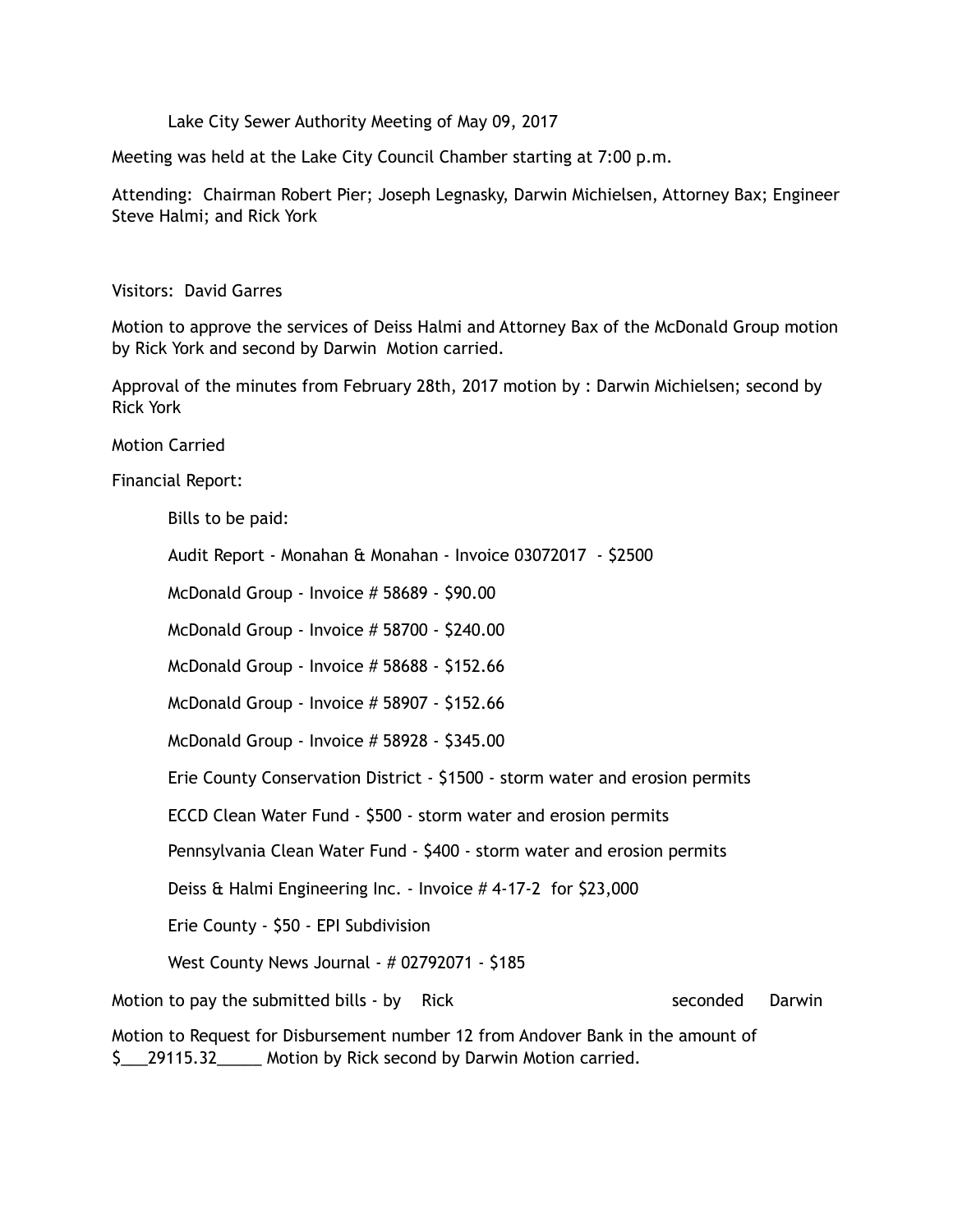Payments Due to Andover Bank:

Loan # 6200000006 - \$6657.51 due on 5-19-17

Loan # 6200000001 - \$1413.88 due on 5/28/17

this is for interest

Motion to Request for Disbursement from Lake City Borough in the amount of \$\_8071.39

motion by Rick seconded Darwin Motion carried

Motion to Request for Disbursement for principal from Lake City Borough in the amount of \$ 55,000 to be paid to Andover Bank for June 1st 2017.

Motion by Darwin Second Rick Motion carried

the Financial statements have been distributed tonight from Monahan & Monahan P.C.

The Opinions of Monahan & Monahan P.C. is as follows: The financial statements referred to in the report present fairly, in all material respects, the respective financial position of the Lake City Municipal Sewer Authority, Erie County, Pennsylvania as of December 31st, 2016, and the results of its operations for the year then ended in conformity with accounting principles generally accepted in the United States of America.

Engineering Report :

Water Quality management report was submitted on 3-10-2017; next milestone is 270 days after the issuing of the permit (not issued at this time). Artichiect is now assigned this Deiss Hamli Engineering ; concept plan will be submitted to the board. Final details of the design to go out for bid and the Storm Water Management plan .

Application to the Erie County Conservation District for an application to permit the site which is over 3-1/2 acres to include the rententation and detention areas.

motion to submit the plans to the conservation distinct for the storm water and erosion control

motion by Rick and second by Darwin motion carried checks will accompy the application.

the Geotechnical report from urban Engineering and no findings.

Next hurdle for the project is for the funding - the DEP permit request was submitted in March the review of the application and submittal to PennVest for review would be in August 2017.